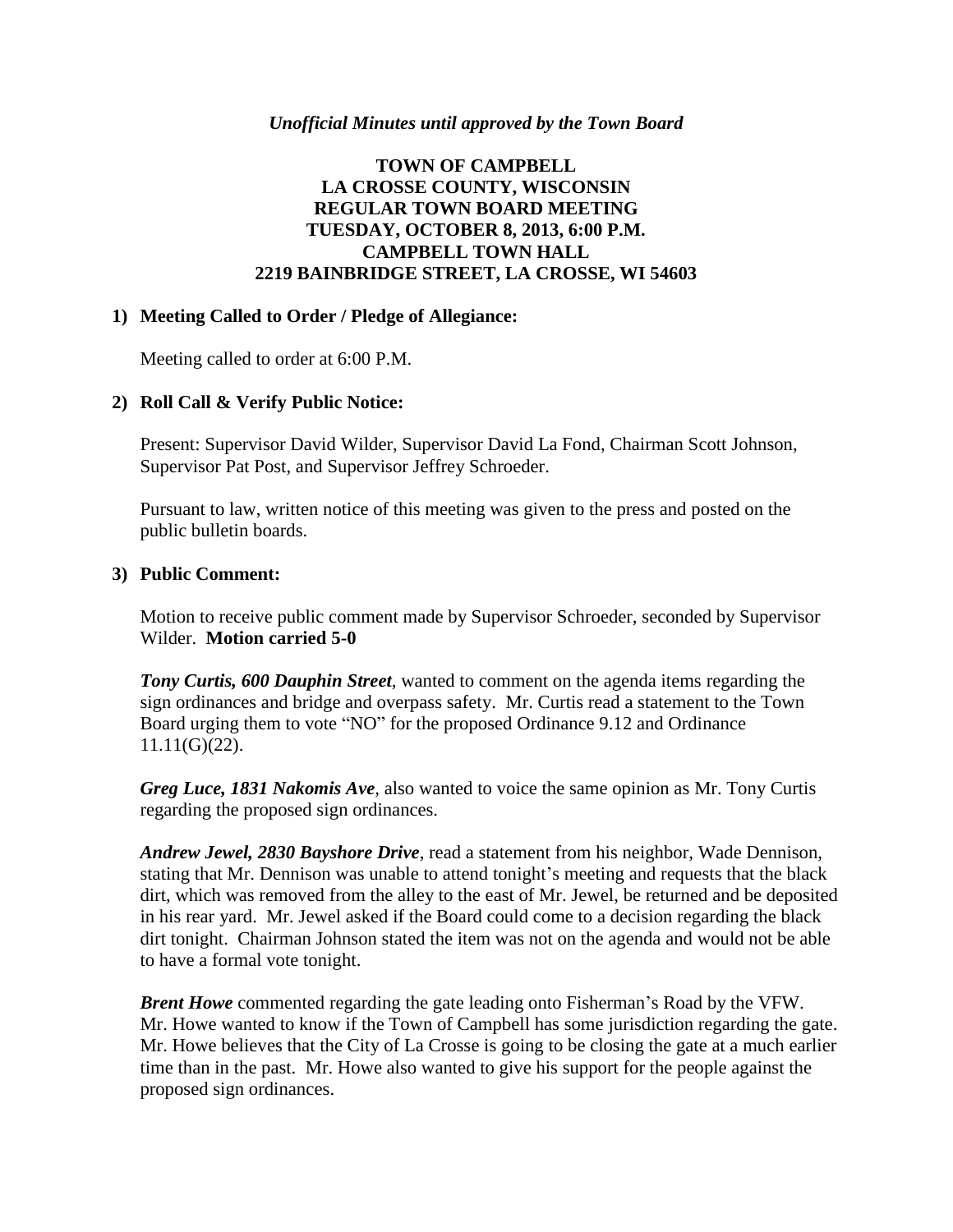*Helen Vitale, 2913 Bayshore Drive*, stated that she was unclear of the sign ordinance that Tony Curtis was referencing. Mrs. Vitale believes that the current sign ordinance is fine.

*Bruce Becker, 3111 Lakeshore Drive*, inquired about agenda item 5(A) and if the Town Board was going to act on this item tonight. Mr. Becker suggested checking with the Town Attorney before proceeding with instituting a rental registry and/or rental inspection program. Greg Luce stated that Senate Bill 179 and Assembly Bill 183 that passed prohibiting municipalities from requiring landlords to communicate anything to them. Mr. Luce stated that the Bill's will be voted on in the next couple weeks. Mr. Becker asked if the refuse contract with Richard's Sanitation was going to be extended. Mr. Becker stated that he feels Richard's is giving a great service to the community and should continue with Richard's.

Motion to close public comment made by Supervisor Schroeder, seconded by Supervisor Post. **Motion carried 5-0**

- **4) Consent Agenda: (All items listed are considered routine and will be enacted with one motion. There will be no separate discussion of these items unless a Board member so requests, in which case the item will be removed from the Consent Agenda and be considered on the Regular Agenda).**
	- **A) Approval of Minutes:** Regular Town Board Meeting 09/10/2013

### **B) Plan Commission Meeting Recommendations:**

**1)** Petition #9-2013: Darcy Lenser, 402 Avon St., La Crosse, WI, petition to rezone parcel #4-556-0, located at 319 Hinkley Rd., from the Residential "A" District to the Residential "B" District for continued multifamily use. **(Recommendation to Approve)**

## **C) Payment of Bills:**

Motion to approve the Consent Agenda item  $(A) \& (C)$  made by Supervisor Post, seconded by Supervisor Wilder. **Motion carried 5-0**

Supervisor Schroeder asked that item (B) be removed from the consent agenda and discussed. Supervisor Post went into detail regarding the property in question. Supervisor Post stated that a majority of the Plan Commission thought that since the dwelling has been used a duplex for so many years, that it should be allowed to continue as such. Supervisor Schroeder suggested that the duplex not be allowed to expand outside of its existing footprint. Chairman Johnson stated that this would be the recommendation of the Town Board and the item still needed to go through the County Board for final approval.

Motion to approve consent agenda item (B) with the condition that the dwelling not be allowed to increase its footprint made by Supervisor Schroeder, seconded by Supervisor Post. **Motion carried 5-0**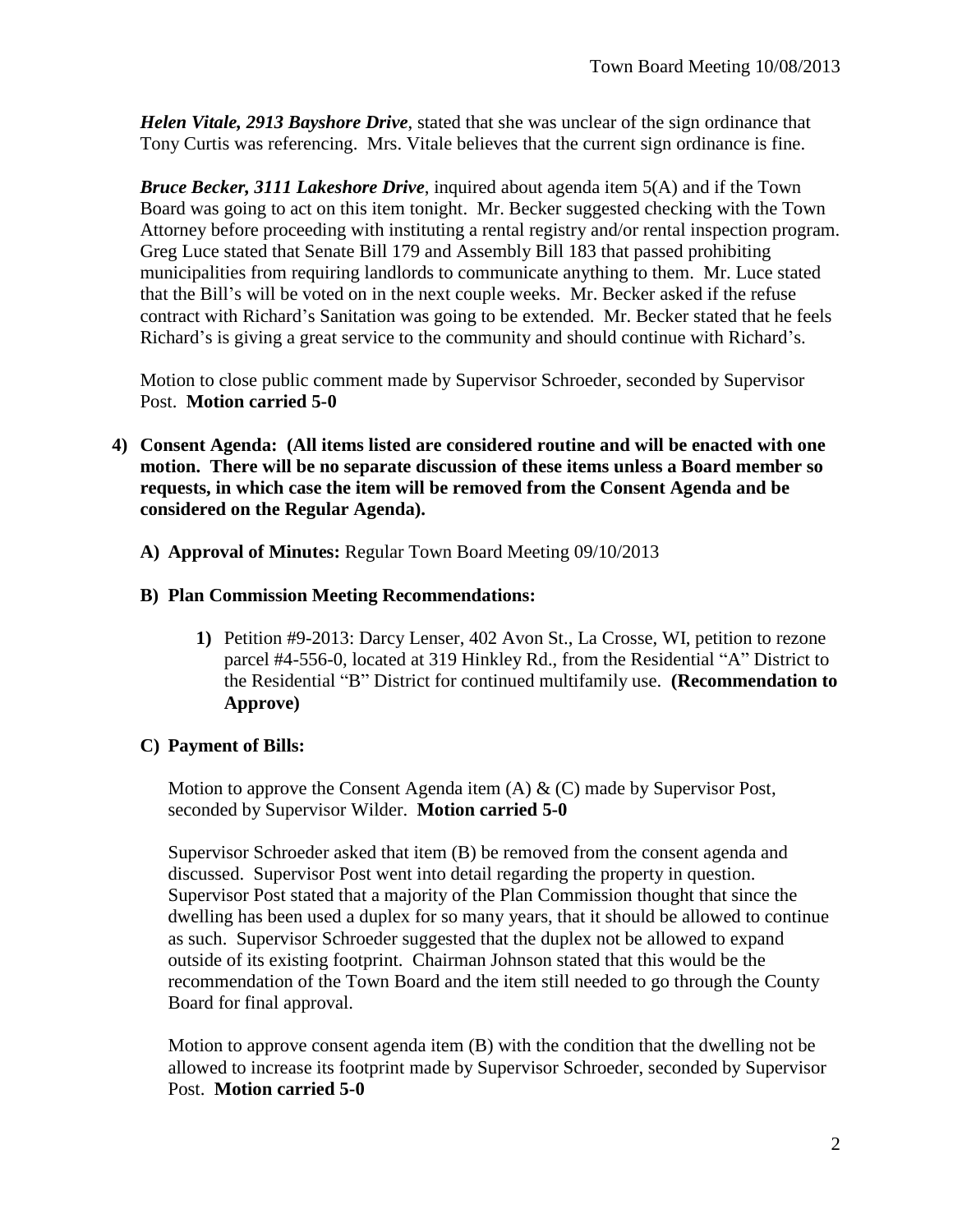## **5) Old Business:**

**A)** Discussion and possible action regarding the creation of a rental registry and/or rental inspection program.

Motion to table until more information is gathered made by Supervisor Schroeder, seconded by Supervisor Post. **Motion carried 5-0**

**B)** Discussion and possible action to create Section 9.12 of the Town of Campbell Code of Ordinances relating to bridge and overpass safety.

Supervisor Schroeder asked if the Town Attorney has looked over the proposed ordinance. Chairman Johnson stated that in fact, the Town Attorney looked over and even drafted the proposed ordinance. Supervisor Wilder asked Police Chief Timothy Kelemen if the Towns Attorney was aware of what was going on in Madison. Chief Kelemen stated that the City of Madison already has an ordinance on the books relating to bridge and overpass safety. Chief Kelemen also stated that the proposed ordinance is the same as Madison's only tuned to the Town of Campbell. Chairman Johnson stated that some of the reason for the ordinance is to protect the rights of the citizens that live along the interstate from the disturbance being created. Supervisor Wilder asked Chief Kelemen if the Town's Attorney has any reservations in the passing of this ordinance. Chief Kelemen stated that the Town's Attorney has advised him that the Supreme Court has already ruled on time, place, and location and that this particular location is a safety concern and a legitimate reason to prohibit this activity at this particular location. Supervisor Wilder inquired to Chief Kelemen what the penalty for violation is. Chief Kelemen stated it would be an ordinance citation of \$132.90 per violator.

**C)** Discussion and possible action to create Section 11.11(G)(22) of the Town of Campbell Code of Ordinances relating to sign regulations.

Motion to approve the creation of Section  $9.12 - 2013$  and Section  $11.11(G)(22)$  - 2013 of the Town of Campbell Code of Ordinances made by Supervisor Post, seconded by Chairman Johnson on a roll call vote. **Supervisor Wilder – Yes, Supervisor La Fond – No, Chairman Johnson – Yes, Supervisor Post – Yes, Supervisor Schroeder – Yes. Motion carried 4-1**

## **6) New Business:**

**A)** Approval of a Temporary Class "B" Retailer's License for the French Island Lions Club for October 26, 2013 at the Community Center.

Motion to approve a Temporary Class "B" Retailer's License for the French Island Lions Club for October 26, 2013 at the Community Center made by Supervisor Wilder, seconded by Supervisor Schroeder. **Motion carried 5-0**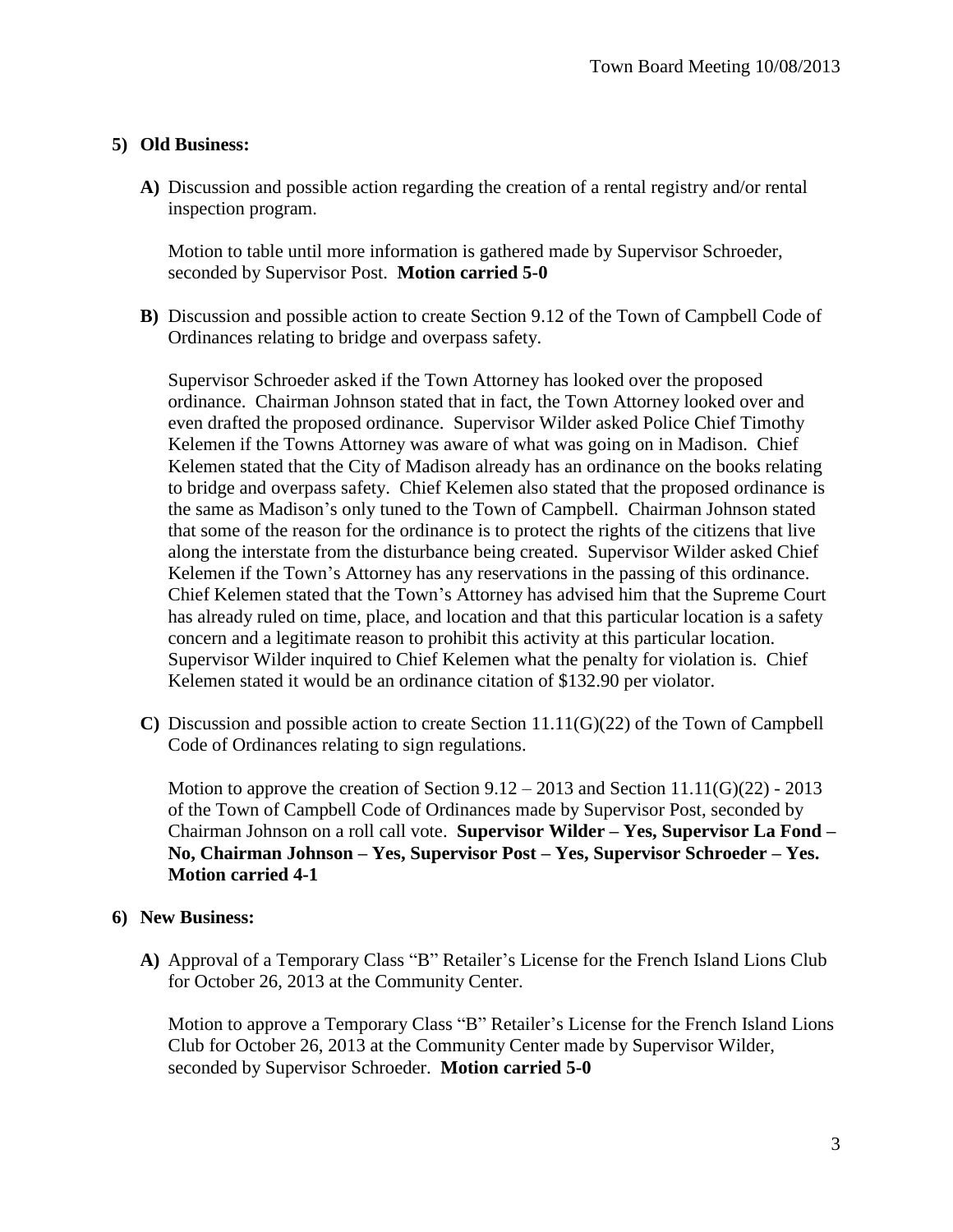**B)** Discussion regarding direction of refuse contract with Richard's Sanitation.

Chairman Johnson stated that Richard's Sanitation has offered to replace the recycling container outside of the Town Hall in exchange for the old one. Chairman Johnson mentioned that the current refuse contract with Richard's is up at the end of this year. Part of the agreement with replacing the current recycling bin would be that if the Town does not renew the contract with Richard's, they would also take the new recycling bin with leaving the Town with no outside container for recycling. Chairman Johnson suggests extending the current contract another year. Chairman Johnson just wants to make sure that the Town is getting the same value as other communities in the area. Chairman Johnson said to hold off on the new bin until the Town has made a decision regarding the contract. Chairman Johnson asked Supervisor Post to go forward in getting a one year contract extension with Richard's Sanitation.

### **No further action taken**

**C)** Discussion and possible action to create Section 13.22 of the Town of Campbell Code of Ordinances relating to the destruction of obsolete records.

Motion to create Section 13.22 – 2013 of the Town of Campbell Code of Ordinances made by Supervisor Schroeder, seconded by Supervisor Post. **Motion carried 5-0**

**D)** Discussion on La Crosse County Mitigation Project.

Clerk Chadwick Hawkins spoke to the Board asking for the Town Board to come up with some ideas for the La Crosse County Mitigation Plan.

Motion to give the authority to Clerk Chadwick Hawkins to proceed with the La Crosse Mitigation Project made by Supervisor Post, seconded by Supervisor La Fond. **Motion carried 5-0**

**E)** Discussion and possible action regarding recognition of current and future library donations.

Supervisor Post mentioned that she has been talking with local business over the last couple months regarding donations for the library remodel project. Supervisor Post stated that FJ Robers Company was interested in making a sizable donation and in return, have naming rights for the new Town of Campbell Library. Supervisor Post mentioned that all contributors to the library will be recognized in some form.

Motion to approve the donation from Robers of \$50,000 and for naming rights of the new Campbell Library made by Supervisor Wilder, seconded by Supervisor Schroeder. **Motion carried 5-0**